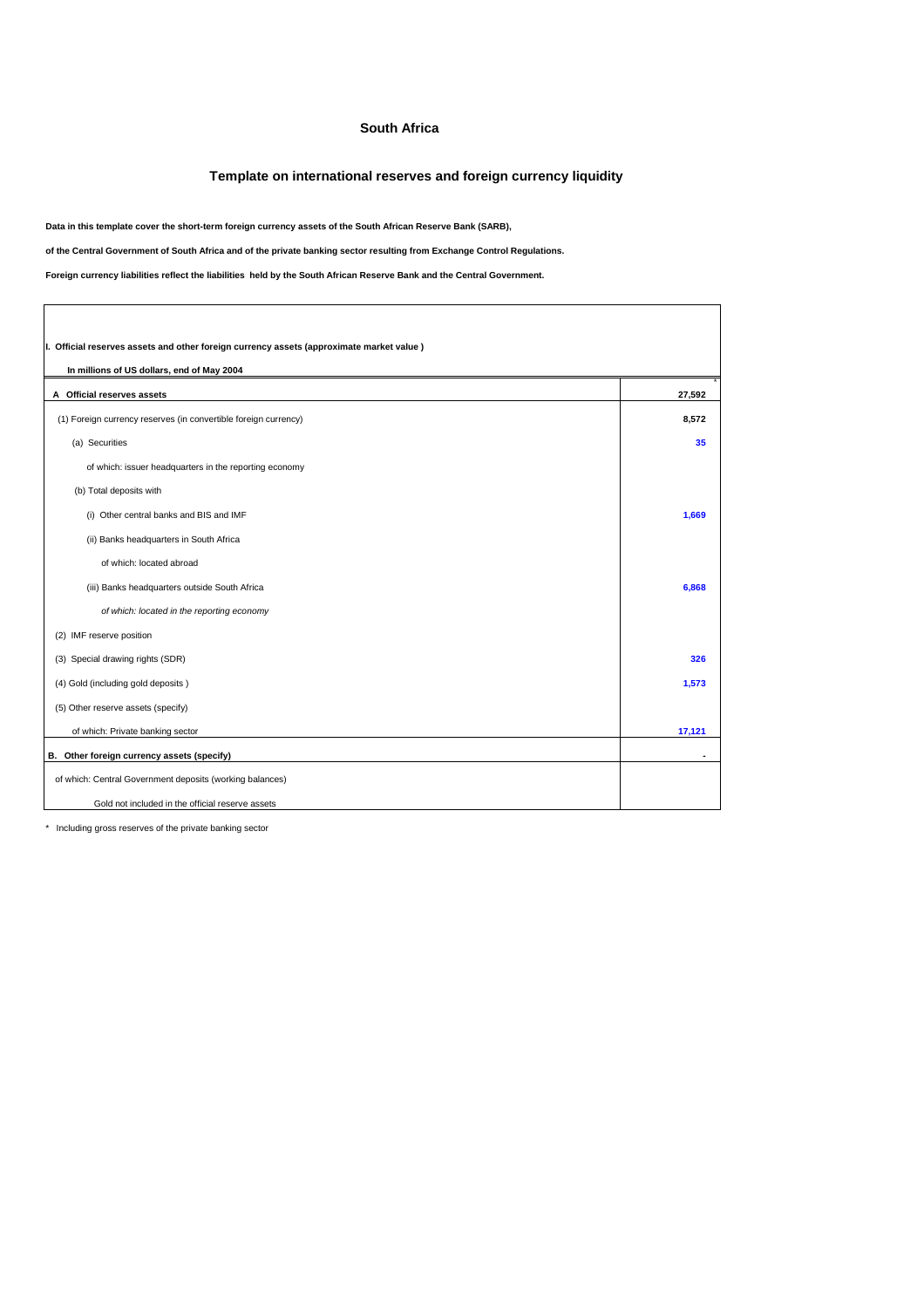| II. Predetermined short term net drains on foreign currency assets (nominal value) p.2                                                                               |                                                |               |                                            |                                        |
|----------------------------------------------------------------------------------------------------------------------------------------------------------------------|------------------------------------------------|---------------|--------------------------------------------|----------------------------------------|
| In millions of US dollars, end of May 2004                                                                                                                           |                                                |               |                                            |                                        |
|                                                                                                                                                                      | Total<br>Maturity Breakdown(residual maturity) |               |                                            |                                        |
|                                                                                                                                                                      | Up to one year                                 | Up to 1 month | More than 1<br>month and up to<br>3 months | More than 3 months<br>and up to 1 year |
| 1. Foreign currency loans, securities and deposits                                                                                                                   |                                                |               |                                            |                                        |
| of which: SARB                                                                                                                                                       |                                                |               |                                            |                                        |
| Outflows (-)<br>Principal                                                                                                                                            | $-1,666$                                       | $-416$        | $-1,250$                                   |                                        |
| $(\cdot)$<br>Interest                                                                                                                                                | $-26$                                          | -6            | $-20$                                      |                                        |
| Inflows $(+)$<br>Principal                                                                                                                                           |                                                |               |                                            |                                        |
| $(+)$<br>Interest                                                                                                                                                    |                                                |               |                                            |                                        |
| <b>Central Government</b>                                                                                                                                            |                                                |               |                                            |                                        |
| Outflows (-)<br>Principal                                                                                                                                            | $-805$                                         | $-375$        |                                            | $-430$                                 |
| $(-)$<br>Interest                                                                                                                                                    | $-520$                                         | $-33$         | -8                                         | $-479$                                 |
| Inflows $(+)$<br>Principal                                                                                                                                           |                                                |               |                                            |                                        |
| $(+)$<br>Interest                                                                                                                                                    |                                                |               |                                            |                                        |
| 2. Aggregate short and long positions in forwards and futures in foreign currencies vis-à-vis<br>the domestic currency (including the forward leg of currency swaps) |                                                |               |                                            |                                        |
| (a) Short positions (-) (Net per period)                                                                                                                             |                                                |               |                                            |                                        |
| (b) Long positions (+) (Net per period)                                                                                                                              | 1,311                                          | 1,030         | 246                                        | 35                                     |
| 3 Other (specify)                                                                                                                                                    |                                                |               |                                            |                                        |
| (a) Other accounts payable (-) (Net per period)                                                                                                                      |                                                |               |                                            |                                        |
| Other accounts receivable (+) (Net per period)                                                                                                                       | 52                                             | 40            | 7                                          | 5                                      |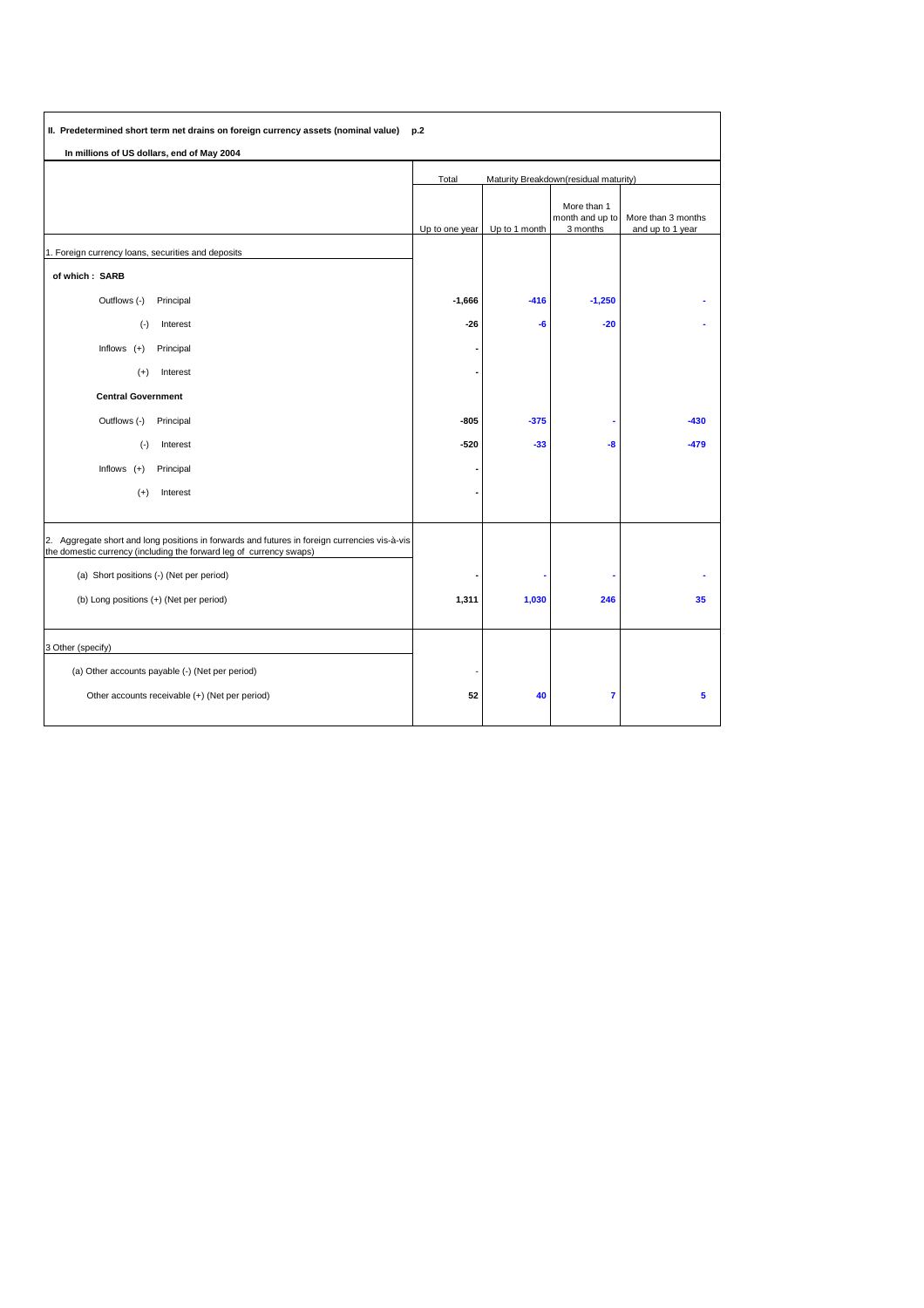|     | In millions of US dollars, end of May 2004                                                  |              |               |                                            |                                        |
|-----|---------------------------------------------------------------------------------------------|--------------|---------------|--------------------------------------------|----------------------------------------|
|     |                                                                                             | Total        |               | Maturity breakdown (residual maturity)     |                                        |
|     |                                                                                             | Up to 1 year | Up to 1 month | More than 1<br>month and up to<br>3 months | More than 3 months<br>and up to 1 year |
|     | 1. Contingent liabilities in foreign currency                                               |              |               |                                            |                                        |
|     | (a) Collateral guarantees on debt falling due within 1 year                                 |              |               |                                            |                                        |
|     | (b) Other contingent liabilities                                                            |              |               |                                            |                                        |
|     | of which: Central Government                                                                |              |               |                                            |                                        |
|     | Principal                                                                                   | $-270$       | $-32$         | $-40$                                      | $-198$                                 |
|     | Interest                                                                                    | $-332$       | -8            | -8                                         | $-316$                                 |
|     | 2. Foreign currency securities issued with embedded options (puttable bonds)                |              |               |                                            |                                        |
|     | 3. Undrawn, unconditional credit lines provided by                                          |              |               |                                            |                                        |
|     | (a) other central banks and international organisations                                     |              |               |                                            |                                        |
|     | $BIS (+)$                                                                                   |              |               |                                            |                                        |
|     | IMF $(+)$                                                                                   |              |               |                                            |                                        |
|     | (b) banks and other financial institutions headquartered in South Africa                    |              |               |                                            |                                        |
|     | (c) banks and other financial institutions headquartered outside South Africa (+)           | 374          |               | 25                                         | 349                                    |
|     | 4. Aggregate short and long positions of options in foreign vis-à-vis the domestic currency |              |               |                                            |                                        |
| (a) | Short positions                                                                             |              |               |                                            |                                        |
|     | (i) Bought puts                                                                             |              |               |                                            |                                        |
|     | (ii) Written puts                                                                           |              |               |                                            |                                        |
| (b) | Long positions                                                                              |              |               |                                            |                                        |
|     | (i) Bought puts                                                                             |              |               |                                            |                                        |
|     | (ii) Written puts                                                                           |              |               |                                            |                                        |
|     |                                                                                             |              |               |                                            |                                        |